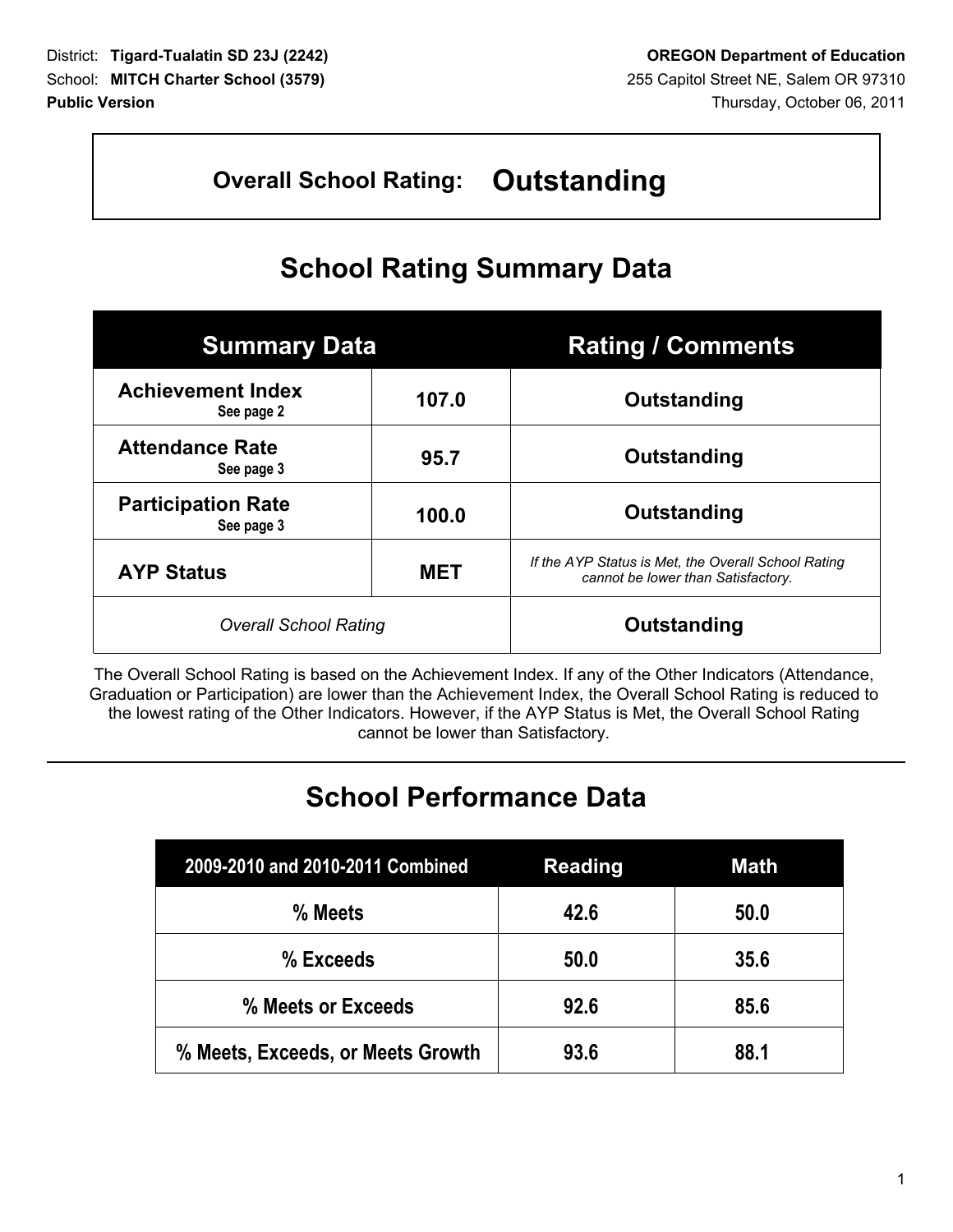Г

| Achievement Index Rating: Outstanding <sup>1</sup>                                            |                                                              |  |  |  |  |  |  |  |  |
|-----------------------------------------------------------------------------------------------|--------------------------------------------------------------|--|--|--|--|--|--|--|--|
| School Achievement Index = (Reading Index + Math Index ) / 2<br>$= (111.6 + 102.4)/2 = 107.0$ |                                                              |  |  |  |  |  |  |  |  |
| Rating                                                                                        | In Need of Improvement<br><b>Satisfactory</b><br>Outstanding |  |  |  |  |  |  |  |  |
| <b>Index Score</b>                                                                            | Less than 60.0<br>60.0 to 89.9<br>90.0 or higher             |  |  |  |  |  |  |  |  |

## **Reading and Math Achievement Index Data**

|                                                         | 2009-2010                     |                                  |                                       |                      |                   | 2010-2011      |                         |                            |                |                      |              |         |
|---------------------------------------------------------|-------------------------------|----------------------------------|---------------------------------------|----------------------|-------------------|----------------|-------------------------|----------------------------|----------------|----------------------|--------------|---------|
|                                                         | <b>Meets or Exceeds</b>       |                                  |                                       | <b>Does Not Meet</b> |                   |                | <b>Meets or Exceeds</b> |                            |                | <b>Does Not Meet</b> |              |         |
| Reading                                                 |                               |                                  | <b>Meets Growth Target</b>            |                      | #<br><b>Tests</b> | <b>Exceeds</b> | <b>Meets</b>            | <b>Meets Growth Target</b> |                | #<br><b>Tests</b>    |              |         |
|                                                         | <b>Exceeds</b>                | <b>Meets</b>                     | Yes                                   | <b>No</b>            | <b>NA</b>         |                |                         |                            | Yes            | No                   | <b>NA</b>    |         |
| <b>All Students</b>                                     | 44                            | 18                               | 0                                     | $\overline{2}$       |                   | 65             | 57                      | 68                         | $\overline{2}$ | 8                    | $\mathbf{2}$ | 137     |
| <b>Economically Disadvantaged</b>                       | --                            |                                  | н.                                    |                      |                   |                | --                      |                            |                |                      | --           | --      |
| <b>Limited English Proficient</b>                       |                               |                                  | --                                    |                      |                   |                |                         |                            | --             |                      |              | ۰.      |
| <b>Students with Disabilities</b>                       |                               | $\star$                          | $\star$                               | $\star$              | $\star$           |                | 2                       |                            | 2              | 0                    | 2            | 12      |
| Amer Ind/Alskn Ntv                                      |                               | $\star$                          | $\star$                               | $\star$              | $\star$           | ÷              |                         |                            | $\star$        |                      | $\star$      | $\star$ |
| Black (not of Hispanic origin)                          | $\star$                       | $\star$                          | $\star$                               | $\star$              | $\star$           | ÷              |                         |                            | ÷              |                      | $\star$      | $\star$ |
| Hispanic                                                | $\star$                       | $\star$                          | $\star$                               | $\star$              | $\star$           | ÷              | 3                       |                            |                |                      | 0            | 7       |
| Asian/Pacific Islander                                  | $\star$                       | $\star$                          |                                       | $\star$              | $\star$           |                | ĥ                       |                            |                | O                    | $\mathbf{0}$ | 7       |
| Asian                                                   |                               |                                  |                                       |                      |                   |                |                         |                            |                | $\mathbf{0}$         | $\bf{0}$     |         |
| Pacific Islander                                        |                               |                                  |                                       |                      |                   |                |                         |                            |                |                      |              |         |
| White (not of Hispanic origin)                          | 36                            | 13                               | $\bf{0}$                              | $\overline{2}$       |                   | 52             | 42                      | 58                         | $\overline{2}$ |                      |              | 110     |
| <b>Multi-Racial/Multi-Ethnic</b>                        | $\star$                       |                                  | $\star$                               |                      |                   |                | 5                       |                            | $\bf{0}$       | 0                    |              | 10      |
| <b>Column Totals (excluding</b><br>White, Asian, Multi) | 50                            | 21                               | 0                                     | 2                    |                   | 74             | 63                      | 79                         | 4              | 9                    | 4            | 159     |
| Weight                                                  | 133                           | 100                              | 100                                   | 0                    | 0                 |                | 133                     | 100                        | 100            | 0                    | 0            |         |
| <b>Weighted Counts</b>                                  | 6650                          | 2100                             | 0                                     |                      |                   |                | 8379                    | 7900                       | 400            |                      |              |         |
| <b>Yearly Index</b>                                     |                               | $6650 + 2100 + 0$ ) / 74 = 118.2 | $8379 + 7900 + 400$ ) / $159 = 104.9$ |                      |                   |                |                         |                            |                |                      |              |         |
| <b>Reading Index</b>                                    | $118.2 + 104.9$ ) / 2 = 111.6 |                                  |                                       |                      |                   |                |                         |                            |                |                      |              |         |

|                                                         | 2009-2010                  |                                  |                                   |                      |           |            | 2010-2011               |              |                            |                 |                         |            |
|---------------------------------------------------------|----------------------------|----------------------------------|-----------------------------------|----------------------|-----------|------------|-------------------------|--------------|----------------------------|-----------------|-------------------------|------------|
|                                                         | <b>Meets or Exceeds</b>    |                                  |                                   | <b>Does Not Meet</b> |           |            | <b>Meets or Exceeds</b> |              |                            | Does Not Meet   |                         |            |
| <b>Math</b>                                             |                            |                                  | <b>Meets Growth Target</b>        |                      |           | #<br>Tests |                         |              | <b>Meets Growth Target</b> |                 |                         | #<br>Tests |
|                                                         | <b>Exceeds</b>             | <b>Meets</b>                     | Yes                               | No                   | <b>NA</b> |            | <b>Exceeds</b>          | <b>Meets</b> | Yes                        | <b>No</b>       | <b>NA</b>               |            |
| <b>All Students</b>                                     | 39                         | $\overline{22}$                  | 0                                 | 3                    |           | 65         | $\overline{33}$         | 79           | 5                          | $\overline{17}$ | $\overline{\mathbf{3}}$ | 137        |
| <b>Economically Disadvantaged</b>                       | $\sim$                     | --                               | ۰.                                |                      | н.        |            | $\sim$                  |              | н.                         | --              |                         |            |
| <b>Limited English Proficient</b>                       |                            |                                  | --                                | --                   | --        | --         | --                      |              | --                         |                 |                         | --         |
| <b>Students with Disabilities</b>                       |                            | $\star$                          | $\star$                           | $\star$              | $\star$   | $\star$    | $\overline{2}$          |              | $\mathbf{2}$               | 3               | 1                       | 12         |
| Amer Ind/Alskn Ntv                                      | $\star$                    | $\star$                          | $\ast$                            | $\star$              | $\star$   | $\star$    |                         |              | $\star$                    | $\star$         | $\star$                 | $\star$    |
| <b>Black (not of Hispanic origin)</b>                   | $\star$                    | $\star$                          | $\star$                           | $\star$              | $\star$   | $\star$    |                         |              | $\star$                    |                 | ÷                       | $\star$    |
| Hispanic                                                | $\star$                    | ÷                                | $\ast$                            | $\star$              | $\star$   | $\star$    | 0                       | 5            | 0                          | 2               | 0                       | 7          |
| Asian/Pacific Islander                                  | ÷                          | $\mathbf{r}$                     | $\star$                           |                      | $\star$   |            |                         |              | $\bf{0}$                   | $\bf{0}$        | $\bf{0}$                | 7          |
| Asian                                                   |                            |                                  |                                   |                      |           |            |                         |              | $\bf{0}$                   | $\mathbf{0}$    | $\bf{0}$                |            |
| Pacific Islander                                        |                            |                                  |                                   |                      |           |            |                         |              |                            |                 |                         |            |
| White (not of Hispanic origin)                          | 28                         | 20                               | 0                                 | 3                    | 1         | 52         | 22                      | 67           | 5                          | 14              | $\overline{2}$          | 110        |
| <b>Multi-Racial/Multi-Ethnic</b>                        | $\star$                    |                                  | $\star$                           |                      | $\star$   |            | 5                       | 4            | $\mathbf{0}$               | $\bf{0}$        |                         | 10         |
| <b>Column Totals (excluding</b><br>White, Asian, Multi) | 44                         | 26                               | 0                                 | 3                    |           | 74         | 36                      | 89           |                            | 23              | 4                       | 159        |
| Weight                                                  | 133                        | 100                              | 100                               | 0                    | 0         |            | 133                     | 100          | 100                        | $\bf{0}$        | 0                       |            |
| <b>Weighted Counts</b>                                  | 5852                       | 2600                             | 0                                 |                      |           |            | 4788                    | 8900         | 700                        |                 |                         |            |
| <b>Yearly Index</b>                                     |                            | $5852 + 2600 + 0$ ) / 74 = 114.2 | (4788 + 8900 + 700 ) / 159 = 90.5 |                      |           |            |                         |              |                            |                 |                         |            |
| <b>Math Index</b>                                       | $(114.2 + 90.5)/2 = 102.4$ |                                  |                                   |                      |           |            |                         |              |                            |                 |                         |            |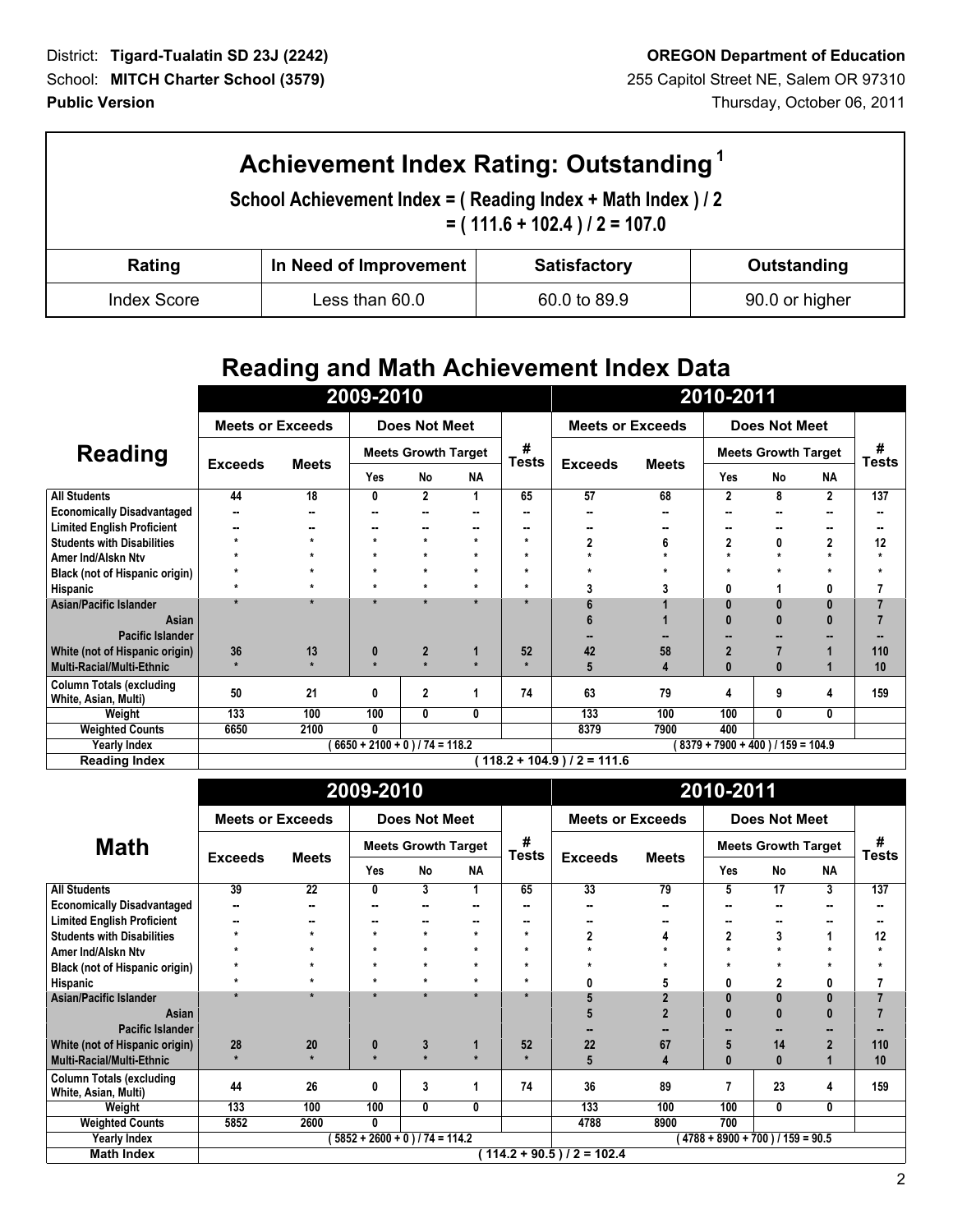# **<sup>2</sup> Additional Indicators**

#### *Attendance Rate*

| <b>School Year</b> | Rate |
|--------------------|------|
| 2009-2010          | 95.7 |
| 2010-2011          | 95.7 |

| <b>Attendance: Outstanding</b><br>Two-year Average Attendance = (Attendance Rate 2009-2010 + Attendance Rate 2010-2011) / 2<br>$= (95.7 + 95.7)/2 = 95.7$ |                                                              |  |  |  |  |  |  |  |
|-----------------------------------------------------------------------------------------------------------------------------------------------------------|--------------------------------------------------------------|--|--|--|--|--|--|--|
| Rating                                                                                                                                                    | In Need of Improvement<br><b>Satisfactory</b><br>Outstanding |  |  |  |  |  |  |  |
| Attendance Rate                                                                                                                                           | Less than 89.0<br>89.0 to 91.9<br>92.0 or Higher             |  |  |  |  |  |  |  |

#### *Participation Rate*

#### **2010-2011 Participation in Statewide Assessments**

| <b>Grade</b> |               | <b>Reading</b> |               | <b>Math</b> | <b>Writing</b> |            | <b>Science</b> |            |  |
|--------------|---------------|----------------|---------------|-------------|----------------|------------|----------------|------------|--|
|              | <b>Partic</b> | Non-Partic     | <b>Partic</b> | Non-Partic  | <b>Partic</b>  | Non-Partic | <b>Partic</b>  | Non-Partic |  |
| 3            | 26            | 0              | 26            | 0           |                |            |                |            |  |
|              | 24            | 0              | 24            | 0           | 23             |            |                |            |  |
| 5            | 26            | 0              | 26            | 0           |                |            | 26             |            |  |
| 6            | 23            | 0              | 23            | 0           |                |            |                |            |  |
|              | 24            | 0              | 24            | 0           | 24             |            |                |            |  |
| 8            | 19            | 0              | 19            | 0           |                |            | 19             |            |  |
| <b>HS</b>    |               |                |               |             |                |            |                |            |  |

| <b>Participation: Outstanding</b><br>Participation in Statewide Assessments = Participants / (Participants + Non-Participants)<br>$=$ 376 / (376 + 0) = 100.0 |                                       |  |  |  |  |  |  |
|---------------------------------------------------------------------------------------------------------------------------------------------------------------|---------------------------------------|--|--|--|--|--|--|
| Rating                                                                                                                                                        | In Need of Improvement<br>Outstanding |  |  |  |  |  |  |
| <b>Participation Rate</b><br>Less than 94.5<br>94.5 or Higher                                                                                                 |                                       |  |  |  |  |  |  |